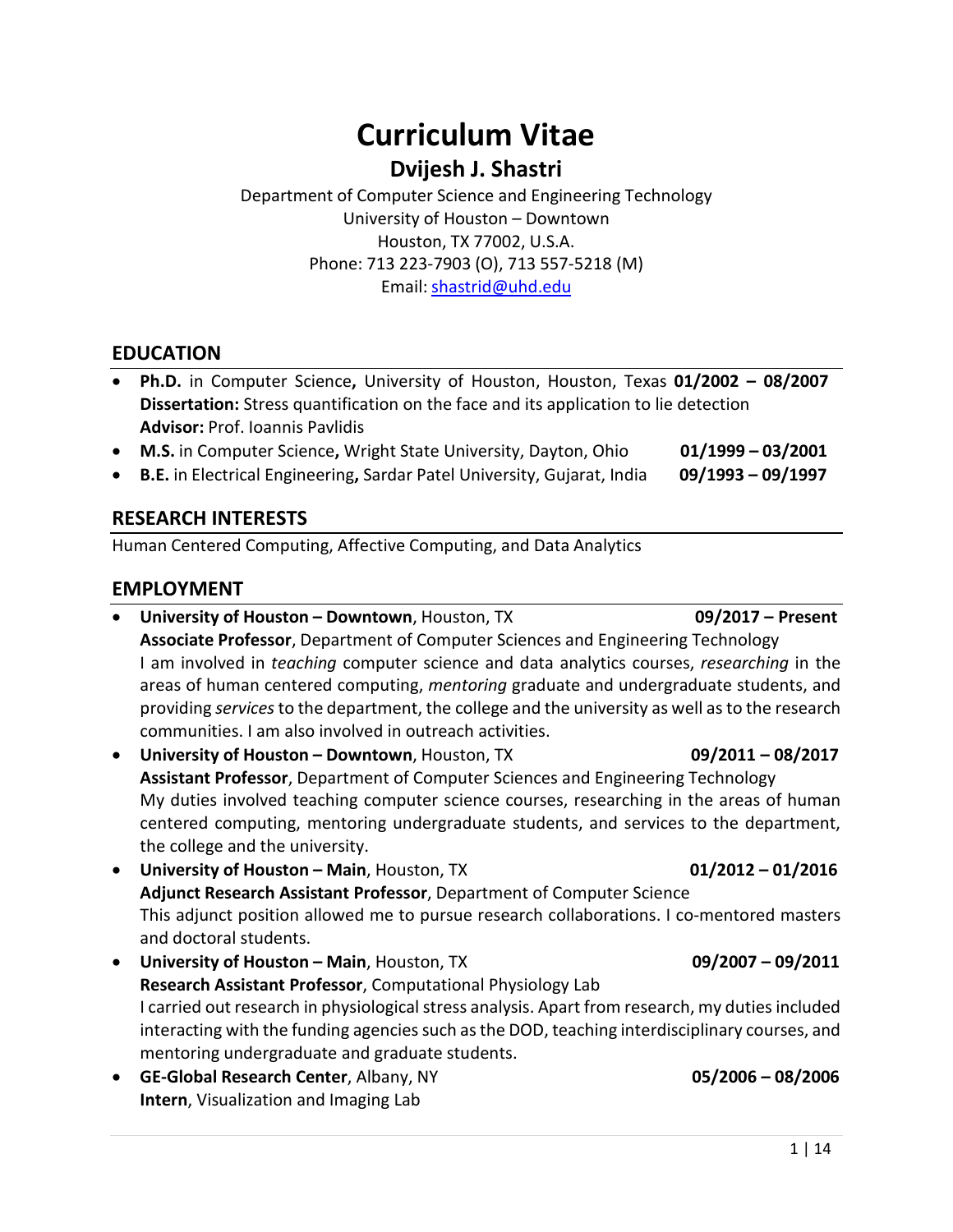I conducted feasibility studies of human intent detection under outdoor settings where the environmental factors are difficult to control.

- **University of Houston Main**, Houston, TX **08/2004 08/2007**  My doctoral dissertation focused on human stress analysis and its application in lie detection. My research was supported by the DOD grants/contracts. **Research Assistant,** Computational Physiology Lab
- **University of Houston Main**, Houston **08/2003 12/2006**  I was involved in software development of clinical applications for vision scientists. **Research Assistant,** Optometry Department

# **GRANTS AND AWARDS**

# **External Proposals (Total amount \$1.61M)**

- 1. PI: Benjamin Soibam, Co-PI: **Dvijesh Shastri**. **The Army Research Office's** t**he Undergraduate Research Apprenticeship Program (URAP)**. Summer Research Opportunity in Computational Biology at University of Houston-Downtown, **\$6,000**, 2017.
- *Adaptable CAHSI Ecosystem*, **\$158,300**, 2016-2020. 2. PI: Ann Gates, Co-PI from UHD: **Dvijesh Shastri**. **NSF**. *Building a Resilient, Sustainable, and*
- *Hispanic Serving Institutes (CAHSI)*, **\$287,749**, 2010-2016. 3. PI: Ann Gates, Co-PI from UHD (2015-1016): **Dvijesh Shastri**. **NSF**. *Computing Alliance of*
- 4. PI: Shengli Yuan, Senior Personal: **Dvijesh Shastri,** Hong Lin. **NSF**. *REU Site: Research Experiences in Algorithm Design and Analysis for Students in Undergraduate Institutions*, **\$322,794**, Summer 2013 – Fall 2016 (NSF CNS 1262928).
- *Student Immersion in Computer Science, Technology and Mathematics*, **\$598,088**, Fall 2010 Summer 2016. 5. PI: Hong Lin, Co-PI: **Dvijesh Shastri**, Chang Yun, Shengli Yuan. **NSF**. *Undergraduate/Graduate*
- 6. PI: Ioannis Pavlidis, CO-PI: **Dvijesh Shastri**, **DOD**, *Spectral Imaging Sensor for Improved Biometric and Human Intent Analysis*, **\$240,000**, Aug. 2010 - Dec. 2012.

# **Internal Proposals (Total amount \$42.86K)**

- 7. PI: **Dvijesh Shastri**, **Faculty Development Fund UHD**, *Curriculum Enhancement of the Data Mining Course and Research Presentation*, **\$6,199**, Spring 2018 – Spring 2019.
- 8. PI: **Dvijesh Shastri**, **Organized Research and Creative Activity UHD**, *Meditation: A Performance Booster for BCI Applications*, **\$ 8,909**, Spring 2018 – Spring 2019.
- 9. PI: **Dvijesh Shastri**, **Faculty Development Fund UHD**, *Curriculum Enhancement of the Data Mining Course and Research Presentation*, **\$6,900**, Spring 2017 – Spring 2018.
- 10. PI: **Dvijesh Shastri**, **Faculty Development Fund UHD**, *Revising the Mobile Computing Course*, **\$5,800**, Fall 2015 – Spring 2016.
- 11. PI: **Dvijesh Shastri**, **Organized Research and Creative Activity UHD**, *Understanding the Role of Medication in Human Performance*, **\$8,350**, Spring 2015 – Spring 2016.
- 12. PI: **Dvijesh Shastri**, **Faculty Development Fund UHD**, *Development of Information Visualization Course*, **\$6,700**, Fall 2014 – Spring 2015.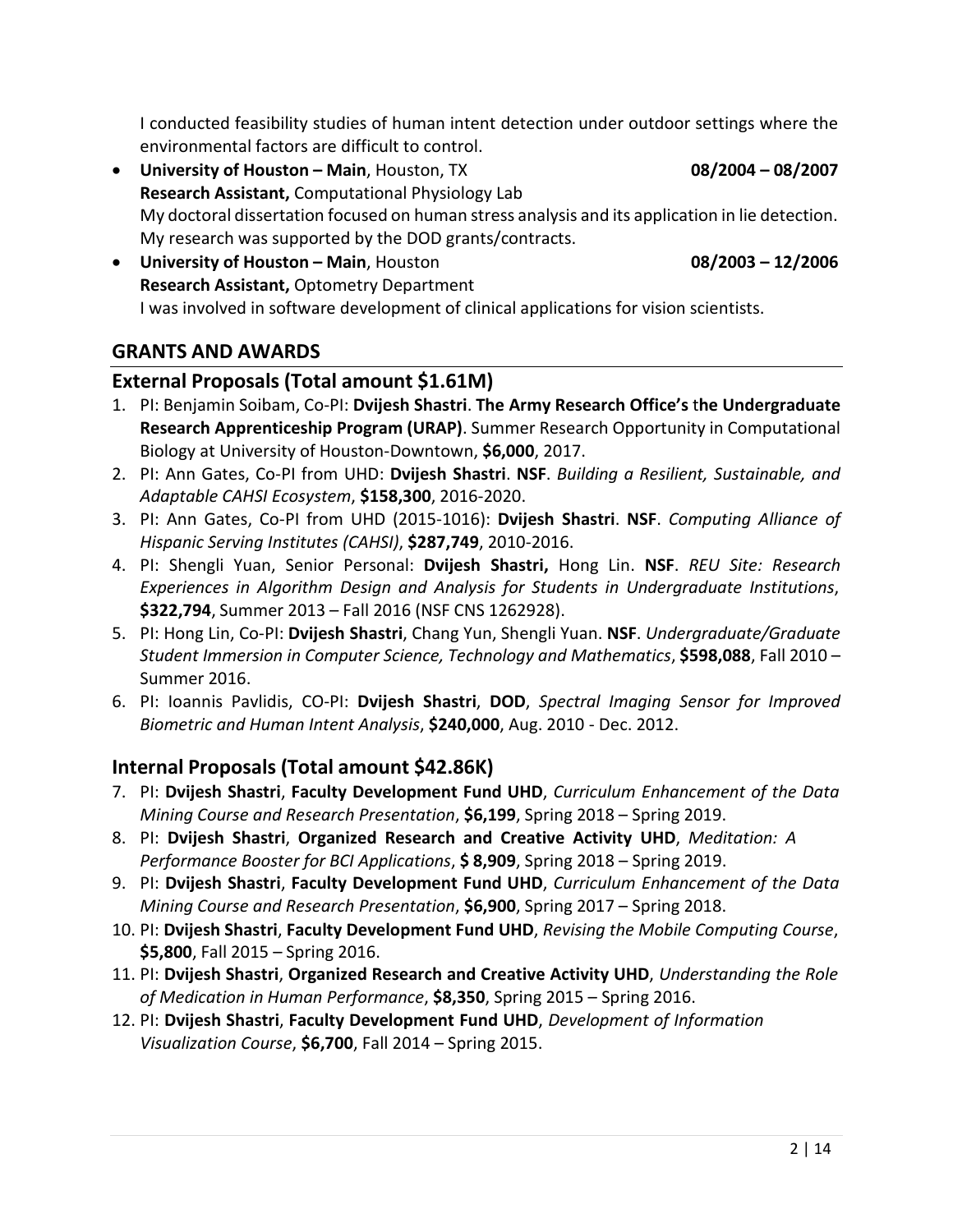# **External Awards (Total amount \$64.17M)**

- number of certified Computer Science teachers. My role was to assist teachers in their efforts for completing CS certifications, and motivate parents to consider CS careers for their kids. 13. **WeTeach\_CS** program of The **University of Texas at Austin's** Center for STEM Education, a research, teaching, and service unit sub awarded **\$62,635** to Fort Bend ISD to increase the
- 14. **Google** gifted \$**9,540** through Google IgniteCS program-March 2017. The fund will be used to teach programming concepts to a group of Lake Olympia middle school students and a group of high school students at Young Women's College Preparatory Academy in summer 2017.
- 15. **Schlumberger** donated **\$20,000** to support my proposal of offering an interdisciplinary course Sangeeta Gad. on *Computational Geoscience* to high-school students in summer 2015 and summer 2016. The course was designed and developed in collaboration with Dr. Yuriy Pinelis and Ms.
- 16. **Schlumberger** donated its Petrel, Ocean and other software packages valued at **[\\$64,058,807.46](https://64,058,807.46)** in summer 2016 to support the teaching and research efforts.
- 17. NSF Travel Award for CAREER workshop-March 2012, \$1,000.
- 18. NSF Travel Award for CRA Career Mentoring workshop-2012, \$1,500.

# **RESEARCH ACTIVTIES (Total citations:** 439, **h-index:** 9 by Google Scholar)

#### **Refereed Publications**

- Proceedings of the 2016 CHI Conference Case Study on Human Factors in Computing Systems  (pp.). ACM. **[Acceptance rate: 45%]**  1. Ling, L., & **Shastri, D.** (2018, April). Meditation: Performance Booster for BCI Applications. In
- 2. Duong, D., **Shastri, D.,** & Pavlidis, I**.** (2017, November). Dynamic 3D Print of the Breathing 408). IEEE. Function. In 17th International Conference on Bioinformatics and Bioengineering (pp. 402-
- 3. Patel, K., Shah, H**,** Dcosta, M., & **Shastri, D.** (2017). Evaluating NeuroSky's Single-Channel EEG Sensor for Drowsiness Detection. In Human-Computer Interaction. New Trends (pp. 243-250). Springer Berlin Heidelberg. A book chapter.
- 4. Dcosta, M., **Shastri, D.**, Tsiamyrtzis, P., & Pavlidis, I. (2016, May). Turning Security Monitoring into an Engaging High Performance Task. In Technologies for Homeland Security, the 2016 IEEE International Symposium on. IEEE.
- 5. Tsiamyrtzis, P., Dcosta, M., **Shastri, D.**, Prasad, E., & Pavlidis, I. (2016, May). Delineating the Proceedings of the 2016 CHI Conference on Human Factors in Computing Systems (pp. 5665-  5674). ACM. **[Acceptance rate: 23.4%]**  Operational Envelope of Mobile and Conventional EDA Sensing on Key Body Locations. In
- 6. Khatri, A., **Shastri, D.**, Tsiamyrtzis, P., Uyanik, I., Akleman, E., & Pavlidis, I. (2016, May). Effects 2016 CHI Conference Extended Abstracts on Human Factors in Computing Systems (pp. 2249-  2256). ACM. **[Acceptance rate: 43.4%, Citation:1**] of Simple Personalized Goals on the Usage of a Physical Activity App. In Proceedings of the
- 7. Ugur, M., **Shastri, D.**, Tsiamyrtzis, P., Dcosta, M., Kalpakci, A., Sharp, C., & Pavlidis, I. (2015, and Ubiquitous Computing (pp. 275-282). ACM. **[Acceptance rate: 23.6%, Citation:2]**  September). Evaluating smartphone-based user interface designs for a 2D psychological questionnaire. In Proceedings of the 2015 ACM International Joint Conference on Pervasive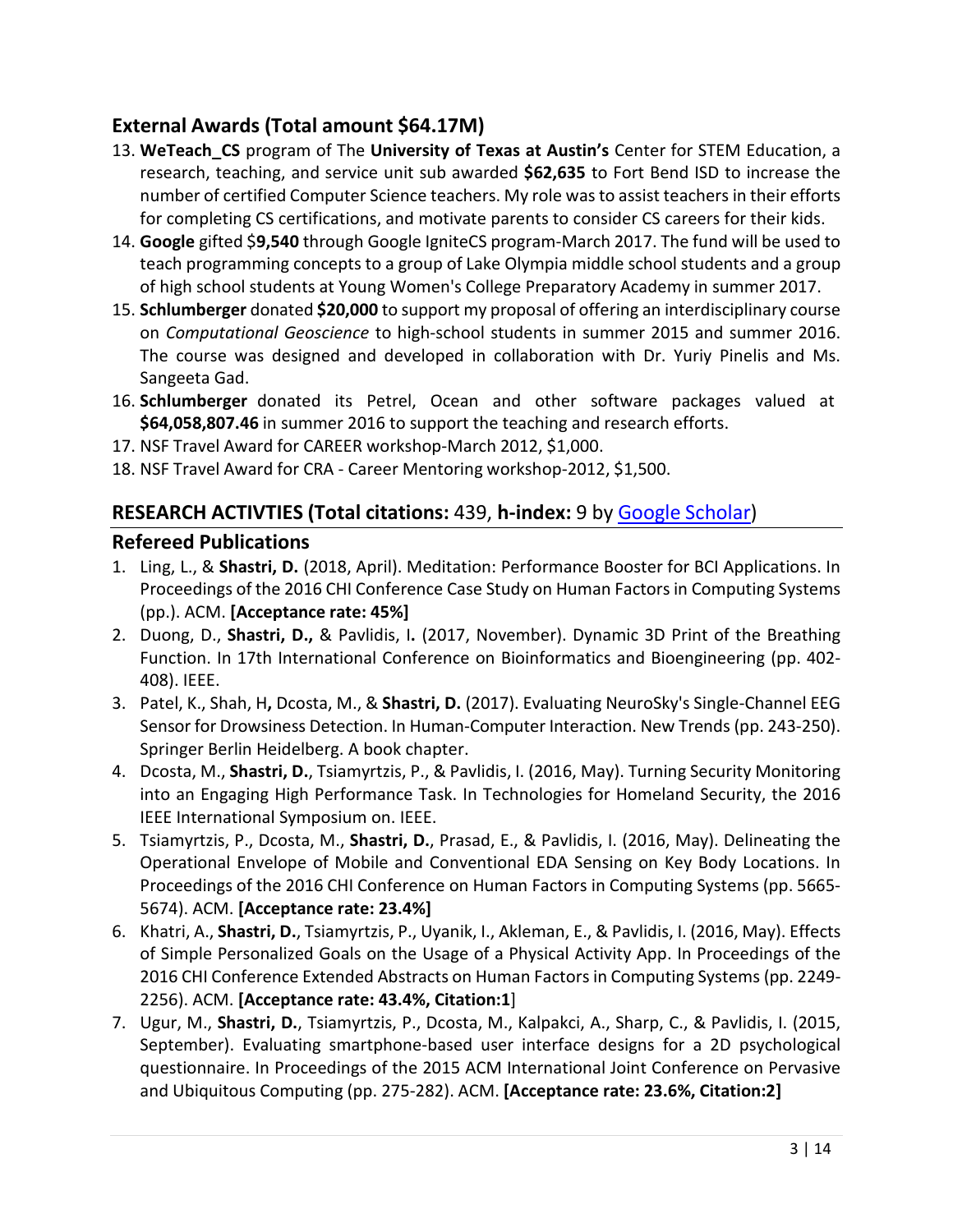- Accelerometer Data to Estimate Surface Incline and Its Walking App Potential. In Proceedings Systems (pp. 1397-1402). ACM. **[Acceptance rate: 45.3%, Citation:1]**  8. Uyanik, I., Khatri, A., Majeti, D., Ugur, M., **Shastri, D.**, & Pavlidis, I. (2015, April). Using of the 33rd Annual ACM Conference Extended Abstracts on Human Factors in Computing
- Workshops on (Vol. 1, pp. 1-4). IEEE. 9. Dcosta, M., **Shastri, D.**, & Pavlidis, I. (2015, May). Perinasal indicators of malevolence. In Automatic Face and Gesture Recognition (FG), 2015 11th IEEE International Conference and
- 10. Dcosta, M., **Shastri, D.**, Vilalta, R., Burgoon, J. K., & Pavlidis, I. (2015, May). Perinasal indicators International Conference and Workshops on (Vol. 1, pp. 1-8). IEEE. of deceptive behavior. In Automatic Face and Gesture Recognition (FG), 2015 11th IEEE
- 11. Kwon, K. A., **Shastri, D.**, & Pavlidis, I. (2014, November). Information Visualization in Affective User Studies. Stress, In IEEE VIS. (Conference Video Link: <https://vimeo.com/103346662>)
- 12. Kwon, K. A., **Shastri, D.**, & Pavlidis, I. (2014, September). Interfacing information in affective user studies. In Proceedings of the 2014 ACM International Joint Conference on Pervasive and Ubiquitous Computing: Adjunct Publication (pp. 87-90). ACM. [**Acceptance rate: 75%, Citation:1]**
- 3(3), 366-378. **[Impact Factor: 2.675**, **Citation: 29]**  13. **Shastri, D.,** Papadakis, M., Tsiamyrtzis, P., Bass, B., & Pavlidis, I. (2012). Perinasal imaging of physiological stress and its affective potential. Affective Computing, IEEE Transactions on,
- MICCAI 2012, 149-156. [**Acceptance rate: 31.8%, Citation:2]**  14. Duong, D., **Shastri, D.**, Tsiamyrtzis, P., & Pavlidis, I. (2012). Spatiotemporal reconstruction of the breathing function. Medical Image Computing and Computer-Assisted Intervention–
- 15. Pavlidis, I., Tsiamyrtzis, P., **Shastri, D.**, Wesley, A., Zhou, Y., Lindner, P., Buddharaju, P., Joseph, human experience and performance in dexterous tasks. Scientific Reports, 2. **[Impact Factor:**  R., Mandapati, A., Dunkin, B., & Bass, B. (2012). Fast by nature-how stress patterns define **5.578, Citation: 27]**
- monitoring is boring. In CHI'11 Extended Abstracts on Human Factors in Computing Systems (pp. 2041-2046). ACM. [**Acceptance rate: 42%, Citation: 1]**  16. Buddharaju, P., **Shastri, D.**, Mandapathi, A., Vaidya, S., & Pavlidis, I. (2011, May). Who said
- 17. Wesley, A., **Shastri, D.**, & Pavlidis, I. (2010, April). A novel method to monitor driver's 4273-4278). ACM. [**Acceptance rate: 26%, Citation: 11**] distractions. In CHI'10 Extended Abstracts on Human Factors in Computing Systems (pp.
- 18. **Shastri, D.**, Fujiki, Y., Buffington, R., Tsiamyrtzis, P., & Pavlidis, I. (2010, April). O job can you return my mojo: improving human engagement and enjoyment in routine activities. In Proceedings of the SIGCHI Conference on Human Factors in Computing Systems (pp. 2491-  2498). ACM. [**Acceptance rate: 22%, Citation: 7**]
- extraction in thermal imagery. In Advanced Video and Signal Based Surveillance, 2009. AVSS'09. Sixth IEEE International Conference on (pp. 182-187). IEEE. **[Citation: 4]**  19. **Shastri, D.**, & Pavlidis, I. (2009, September). Automatic initiation of the periorbital signal
- Human-Computer Interaction. New Trends (pp. 169-175). Springer Berlin Heidelberg. A book chapter. [**Citation: 2**] 20. **Shastri, D.**, Pavlidis, I., & Wesley, A. (2009). A Method to Monitor Operator Overloading. In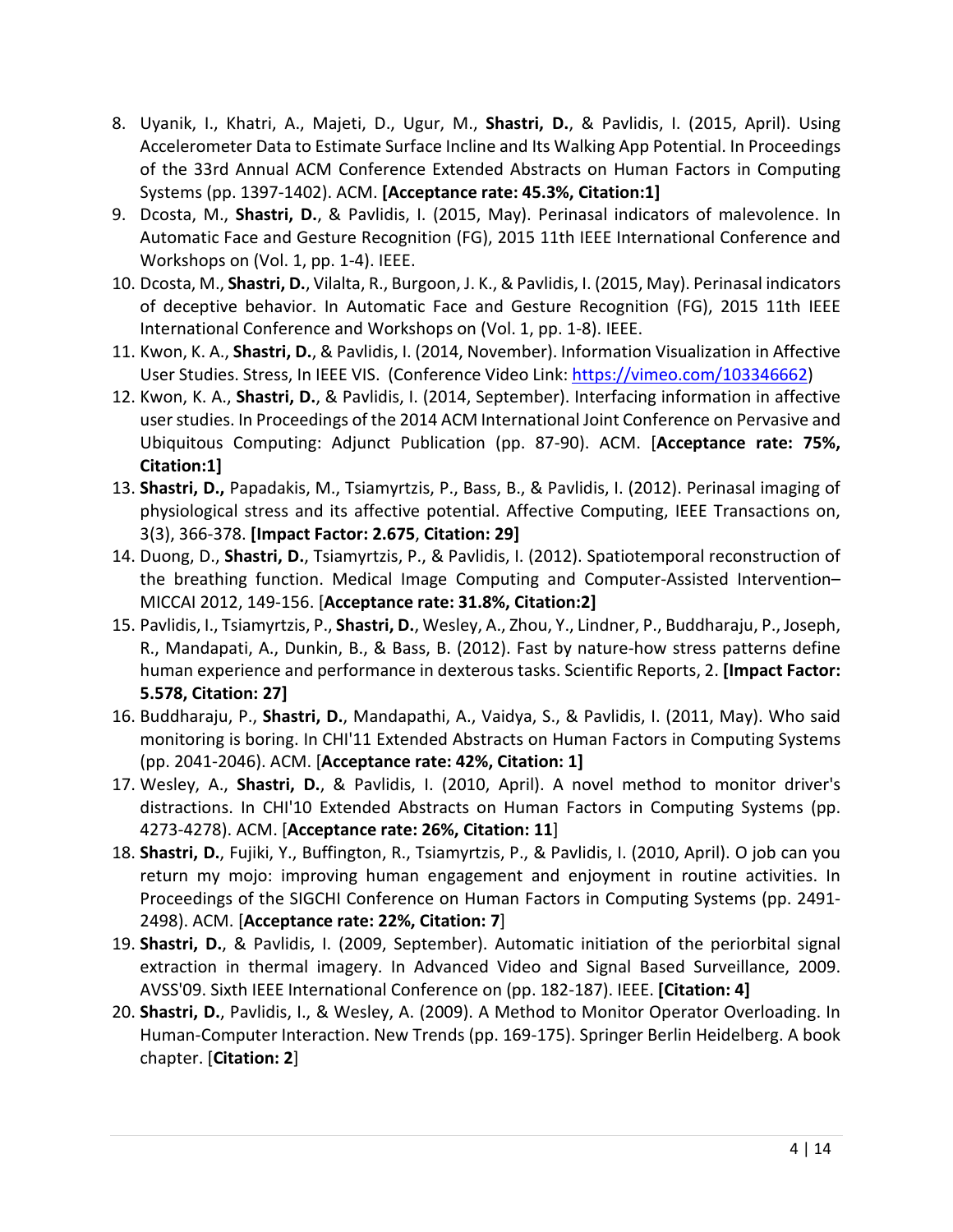- 21. **Shastri, D.**, Merla, A., Tsiamyrtzis, P., & Pavlidis, I. (2009). Imaging facial signs of  [**Impact Factor: 2.33, Citation: 64**] neurophysiological responses. Biomedical Engineering, IEEE Transactions on, 56(2), 477-484.
- 22. Yun, C., **Shastri, D.**, Pavlidis, I., & Deng, Z. (2009, April). O'game, can you feel my frustration?: improving user's gaming experience via stresscam. In Proceedings of the SIGCHI Conference on Human Factors in Computing Systems (pp. 2195-2204). ACM. [**Acceptance rate: 24.5%, Citation: 34**]
- 23. **Shastri, D.**, Wesley, A., & Pavlidis, I. (2008). Contact-free Stress Monitoring for User's Divided Attention. INTECH Open Access Publisher. ISBN 978-953-7619-19-0. A book chapter.  **[Citation: 3]**
- and applications. In Engineering in Medicine and Biology Society, 2008. EMBS 2008. 30th Annual International Conference of the IEEE (pp. 102-105). IEEE. **[Citation: 4]**  24. **Shastri, D.**, Tsiamyrtzis, P., & Pavlidis, I. (2008, August). Periorbital thermal signal extraction
- 25. **Shastri, D.**, Merla, A., Tsiamyrtzis, P., & Pavlidis, I. (2007, November). Imaging facial signs of neuro-physiology responses, In Workshop proceedings of Medical Image Computing and Computer-Assisted Intervention–MICCAI, 152-160.
- 26. Tsiamyrtzis, P., Dowdall, J., **Shastri, D.**, Pavlidis, I. T., Frank, M. G., & Ekman, P. (2007). Imaging facial physiology for the detection of deceit. International Journal of Computer Vision, 71(2),  197-214. [**Impact Factor: 3.623, Citation: 105**]
- 27. Buddharaju, P., Dowdall, J., Tsiamyrtzis, P., **Shastri, D.**, Pavlidis, I., & Frank, M. G. (2005, June). Vision and Pattern Recognition, 2005. CVPR 2005. IEEE Computer Society Conference on (Vol. 2, pp. 1179-vol). IEEE. [**Citation: 13**] Automatic thermal monitoring system (ATHEMOS) for deception detection. In Computer
- 28. Tsiamyrtzis, P., Dowdall, J., **Shastri, D.**, Pavlidis, I., Frank, M. G., & Ekman, P. (2005, March). Lie detection-recovery of the periorbital signal through tandem tracking and noise Defense IV (Vol. 5778, pp. 29-31). **[Invited paper, Citation: 15]**  suppression in thermal facial video. In Proceedings of SPIE Sensors, and Command, Control, Communications, and Intelligence (C3I) Technologies for Homeland Security and Homeland

# **Publication in Preparation**

 29. **Shastri, D.**, Tolar T., Currie, D., Dcosta, M., Taamneh, S., Wesley, A., & Pavlidis, I. Affect, Stress, and Reading Skills at Developmental Ages. In Proceedings of the 2017 CHI Conference on Human Factors in Computing Systems. ACM. [Submitted]

# **Abstract-based Conferences**

- 1. Neema, S., Dhaliwal, N., & **Shastri, D.** Eye Movement Patterns while Driving Under Cognitive, Emotional, and Texting Distractions. In 29th Hispanic Engineer National Achievement Awards Conference (HENAAC), Pasadena, CA, October 18-21, 2017. **[Best poster award]**
- 2. Trejo, V., & **Shastri, D.** A Machine Learning Approach to Understanding Student Academic Performance. In 29th Hispanic Engineer National Achievement Awards Conference (HENAAC), Pasadena, CA, October 18-21, 2017. **[Second best poster award]**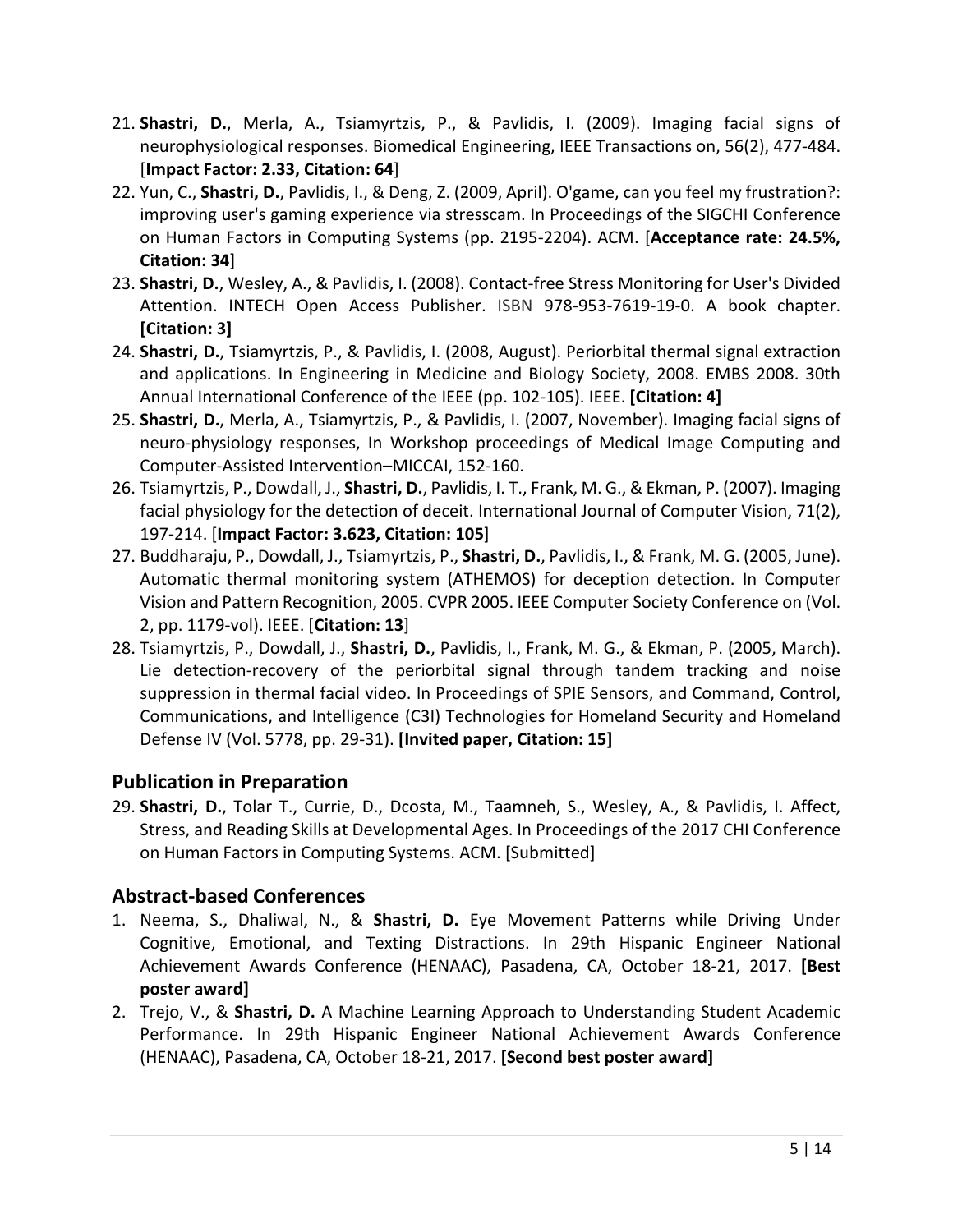- Pasadena, CA, October 18-21, 2017. 3. Suryanarayanan, D., Khan, S., & **Shastri, D.** Descriptive and Predictive Analytics on Electricity Trends. In 29th Hispanic Engineer National Achievement Awards Conference (HENAAC),
- Prognosis And Therapy Of Melanoma Tumors. In 29th Hispanic Engineer National Achievement Awards Conference (HENAAC), Pasadena, CA, October 18-21, 2017. 4. Singh, T., Karakus, E., **Shastri, D.,** & Soibam B**.** Identifying Genetic Markers To Improve
- 5. Dongarwar, D., Abigail, P., & **Shastri, D.** Stock Market Prediction using Fundamental and Technical analysis. In 29th Hispanic Engineer National Achievement Awards Conference (HENAAC), Pasadena, CA, October 18-21, 2017.
- 6. Nguyen, D., Simpson, N., & **Shastri, D.** The Effects of Brief Meditation on BCI Performance. In 29th Hispanic Engineer National Achievement Awards Conference (HENAAC), Pasadena, CA, October 18-21, 2017.
- 7. Stevenson, A., Ruiz, E., & **Shastri, D.** Prompting Computer Science to Young Minority Pasadena, CA, October 18-21, 2017. Students. In 29th Hispanic Engineer National Achievement Awards Conference (HENAAC),
- 8. Santana, M., Soibam, B., & **Shastri, D.** Cancer cell detection. In 28th Hispanic Engineer National Achievement Awards Conference (HENAAC), Anaheim, CA, October 5-9, 2016. **[Best poster award]**
- National Achievement Awards Conference (HENAAC), Anaheim, CA, October 5-9, 2016. 9. Ganady, A. & **Shastri, D**. Military Budgets and Social Inequality. In 28th Hispanic Engineer
- Distracted Drivers. In 28th Hispanic Engineer National Achievement Awards Conference (HENAAC), Anaheim, CA, October 5-9, 2016. 10. Cox, O. & **Shastri, D.** Using Eye Tracking Analysis to Anticipate Poor Driving Behavior in
- 11. Jackson, R., Perez, E. & **Shastri, D.** Automatically Adjusting Game Difficulty via Electrodermal Readings. In 28th Hispanic Engineer National Achievement Awards Conference (HENAAC), Anaheim, CA, October 5-9, 2016.
- 12. Zegarra, W, Hong, Zheng, & **Shastri, D.** Data Mining of Crime in Houston. In 28th Hispanic Engineer National Achievement Awards Conference (HENAAC), Anaheim, CA, October 5-9, 2016.
- 13. Perkins, J., & **Shastri, D.** American Sign Language Translator Using Gesture Recognition. In 2nd Computer Science Undergraduate Research Expo at the University of Texas – Dallas, February 27, 2016.
- 14. Turner, A., Pareja D., & **Shastri**, **D.** Detecting Drowsy Driving. In CAHSI summit, San Juan, Purto Rico, September 10-11, 2015.
- 15. Patel, K., Shah, H & **Shastri**, **D.** Drowsy Detection via EEG Sensor. In CAHSI summit, San Juan, Purto Rico, September 10-11, 2015.
- 16. Perkins, J., Brown, K., Ihenacho, P., Chisholm, J., **Shastri, D**. and Pinelis, Y., An Interface Design for Automating Shale Strata Identification, In CAHSI summit, San Juan, Purto Rico, September 10-11, 2015.
- 17. Patel, Texas – Dallas, April 11, 2015. **[Honorable mention]**  17. Patel, K., Shah, H. & **Shastri**, **D**. A Physiology-based Monotonous Driving Detection, 1<sup>st</sup> Computer Science Undergraduate Research Expo at the University of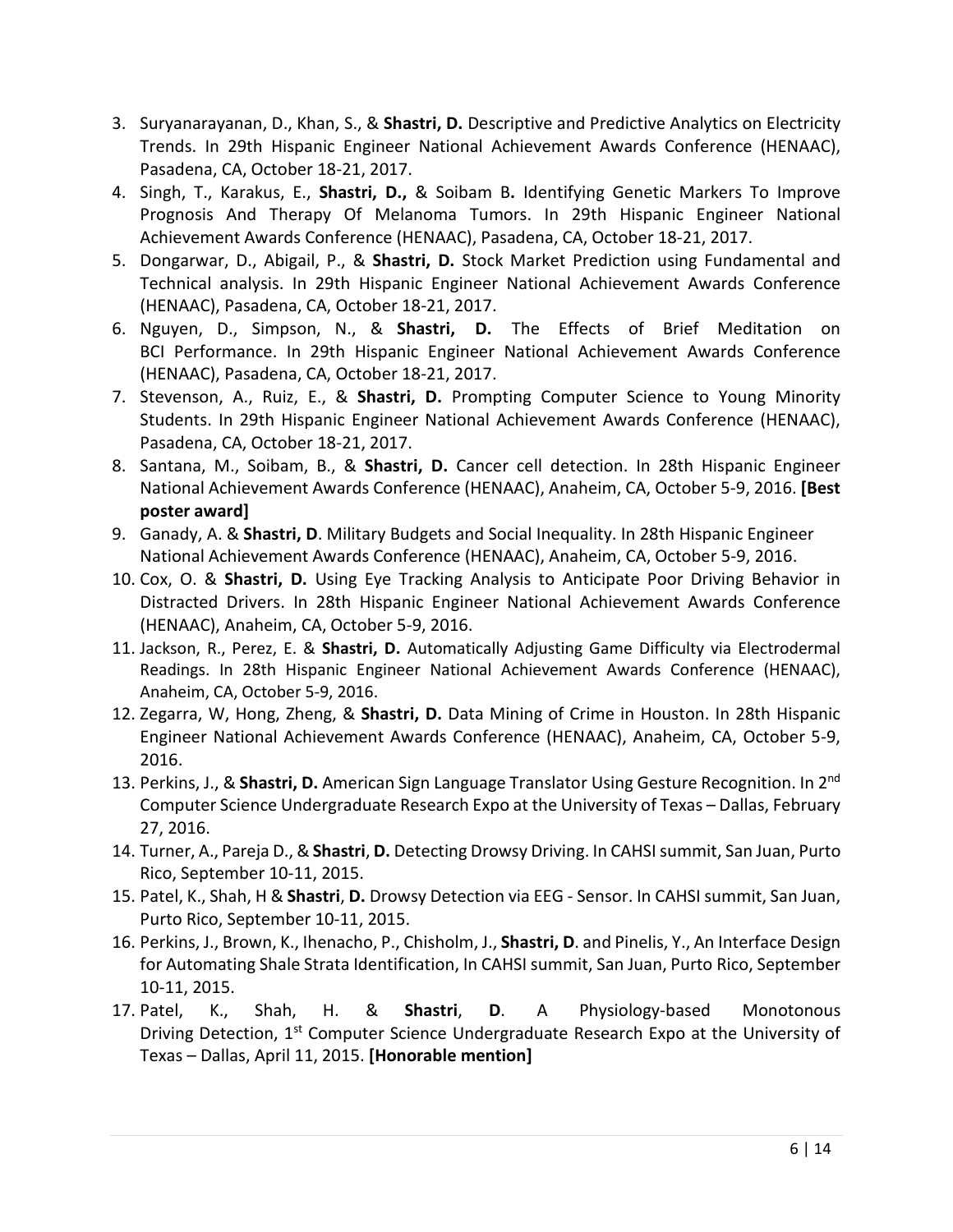- 18. Taamneh**, S**., **Shastri**, **D.**, Currie, D., Dcosta, M., Wesley, A., and Pavlidis, I. What Sympathetic  *Conference, San Francisco, CA, April 9 – 11, 2015*. Responses Can Tell about Children's Performance in Reading, In *Society of Affective Science*
- 19. D. Duong, **D. Shastri**, M. Dcosta, and I. Pavlidis, "Stereoscopic Reconstruction of the Breathing Function," in Abstracts of the 2013 *Pharmaceutical Health Services Research Symposium*, Houston, Texas, March 29, 2013.
- 20. Wesley, A., Tsiamyrtzis, P., **Shastri**, **D.**, Bass B., & Pavlidis, I. Fast by Nature How Stress  **[Best poster award]**  Patterns Define Human Experience and Performance. In *Abstracts of the 2010 National Center for Human Performance Annual Meeting,* Houston, Texas, November 11-12, 2010.
- 21. Joseph, R., Bourlai, T., **Shastri**, **D.**, Pavlidis. I. Dunkin, B.J., & Bass, B. Use of a novel thermal and visual facial mapping system to measure stress in surgeons may provide a valuable metric in surgical skills acquisition. In *Abstracts of the national American College of Surgeons (ACS) Educational Consortium* Chicago, Illinois, March 21-22, 2009.
- 22. **Shastri, D.**, Tsiamyrtzis, P., & Pavlidis, I. Recovery of the periorbital signal and its application for Homeland Security, Boston, MA, May 12, 2008. in the detection of deceit. In Abstracts of the IEEE International Conference on Technologies
- *Research*, Houston, TX, February 10, 2005. 23. Tsiamyrtzis, T., Dowdall, J., **Shastri**, **D.**, Pavlidis, I., Frank, M., & Ekman, P. Lie detection: recovery of the periorbital signal through tandem tracking and noise suppression in thermal facial video. In *Abstracts of the 22nd Annual Houston Conference on Biomedical Engineering*

# **Invited Talks**

- 1. *Careers in Computer Science*, **Lake Olympia Middle School**, Missouri City TX, June 15, 2017.
- 2. *Careers in Computer Science*, **Robotics Competition, Digital Learning, Fort Bend ISD,** Sugar Land, TX, May 22, 2017.
- 3. *Perinasal Imaging of Physiological Stress and its Affective Potential*, **School of Computing, Clemson University,** Clemson, SC, May 22, 2012.
- 4. *O' Job, Can you return my mojo?,* **Computer Science Department, University of Houston-Downtown campus**, Houston, TX, January 13, 2011.
- 5. *Panel participant,* **Graduate forum for the Research Experiences for Undergraduates (REU) program**, July 23, 2010.
- 6. *Improving human engagement and enjoyment in the routine activities*, **Texas Institute for Measurement, Evaluation and Statistics,** Houston, June 09, 2010.
- 7. *Improving human engagement and enjoyment in the routine activities*, **Psychology Department, University of Houston**, Houston, TX, May 12, 2010.
- 8. Pavlidis, I., **Shastri**, D. & Bourlai, T. Imaging stress. **Rapid Screening Workshop at International Conference on System Sciences-42**, Big Island, HI, January 5-6, 2009.
- 9. *Panel participant,* **Graduate forum for the Research Experiences for Undergraduates (REU) program**, July 25, 2008.
- 10. Pavlidis, I., Buddharaju, P. & **Shastri**, **D.** Short course on *Novel Biometrics*, **Conference on Computer Vision and Pattern Recognition (CVPR)***,* Minneapolis, MN, *June* 18, 2007.
- 11. **Shastri**, **D.,** & Pavlidis, I. Imaging Facial Physiology for the Deception of deceit. **BBN Technologies**, Arlington, VA, November 03, 2006.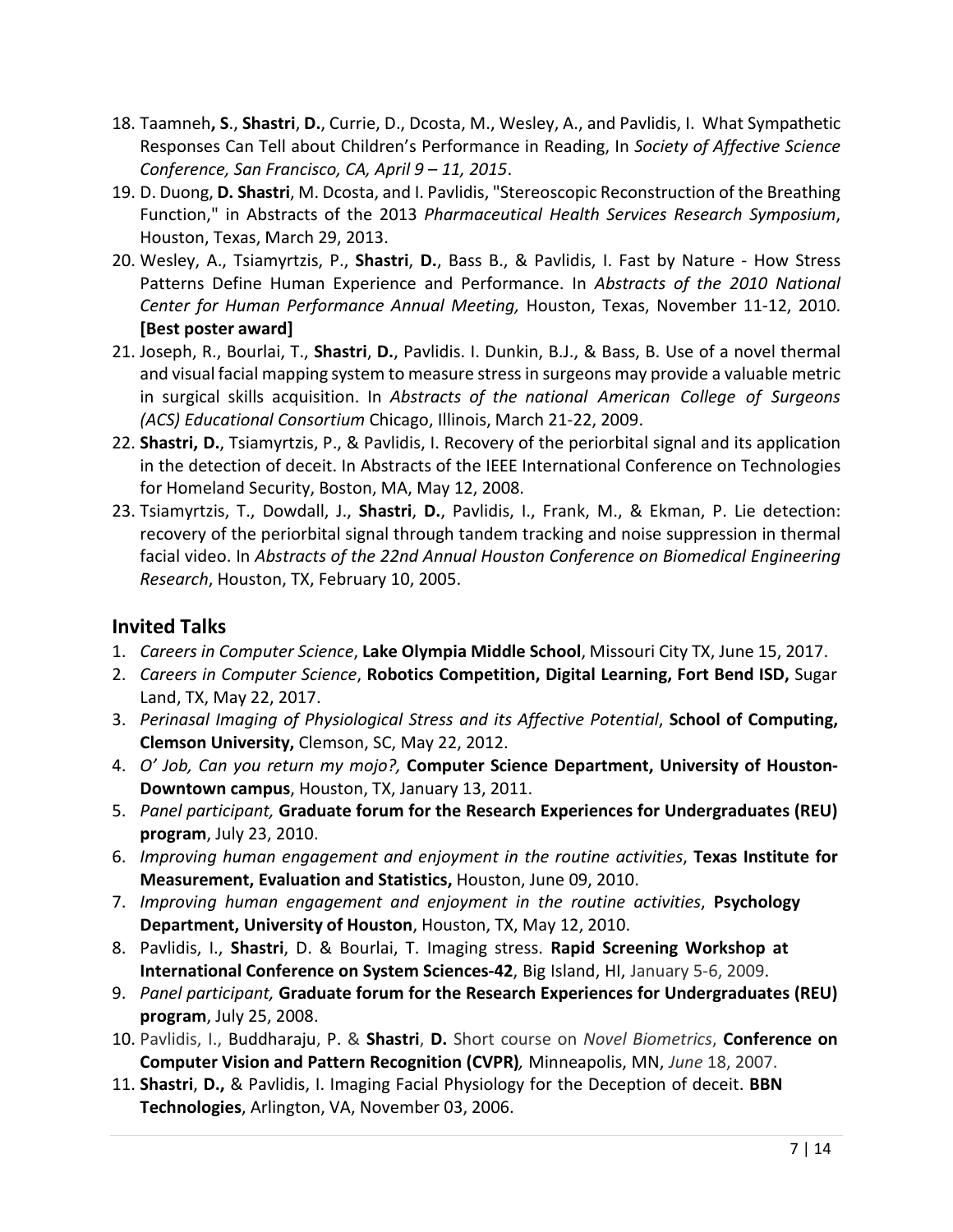### **Press Coverage**

- 1. Fort Bend ISD acknowledged Dr. Shastri and his team's contributions in the 2017 elementary and middle school students' robotics competition. Press coverage can be viewed here.
- 2. Press Coverage (**Science360, Becker's Hospital Review, USA Today, The Cypress Times, MediLexicon, Medical News Today, NSE news from field, University of Houston**) for the publication  in **Nature - Scientific** Reports: "Fast by Nature - How Stress Patterns Define Human Experience and Performance in Dexterous Tasks". Press coverage can be viewed: [http://www.cpl.uh.edu/press/stress-](http://www.cpl.uh.edu/press/stress)rese/
- 3. On May 08, 2009, the Department of Defense's research division (National Center For Credibility Assessment, NCCA) demonstrated on primetim**e CNN news, Wolf Blitzer's**  intelligence officials in interrogation. **Situation Room**, the StressCam system as one of the high-tech devices designed to aid
- machine, in episode#18(Chewing Pencils) of Weird Connections series. 4. On May 09, 2009, the **Discovery science channel** broadcasted next generation polygraph

# **Outreach Activities**

- 1. Organized 1<sup>st</sup> Robotics Competition at UHD, November 17, 2017.
- FBISD middle school June, 2017. The workshops were sponsored by Google IgniteCS project. 2. Mentored a group of students organize programming workshops at a HISD high school and
- 2015, and 2016. 3. Offered a course on Computational Geoscience to a group of high school students, summer
- 4. Offered a course on Mobile Game Development to a group of high school students, summer 2014.

# **Technology Expositions**

- 1. Quantitative stress measurement using thermal imaging as a marker of competence in  *Institutes (AEI) Postgraduate Course: Measuring Procedural Competence*, MITIE Institute for Technology, Innovation and Education, Houston, TX, September 17, 2011. laparoscopic skills, 4<sup>th</sup> Annual American College of Surgeons (ACS) Accredited Education
- 2. Monitoring Physiological Functions at a Distance, *SPIE Defense, Security and Sensing Conference*, Orlando World Center Marriott Resort & Convention Center, Orlando, Florida, April 25-29, 2011.
- 3. Do Nintendo Surgeons Defy Stress?, *Showcase in 3rd Annual International conference in Computational Surgery*, The Methodist Hospital, Houston, TX, January 26-28, 2011.
- University of Houston, Houston, TX, November 1-2, 2007. 4. Stress analysis and its application in deception detection, *UH-DOD Research Conference*,

# **TEACHING EXPERIENCE**

# **Graduate Data Analytics Courses Taught at UHD**

- 1. Information Visualization **[New course established]**: *Fall 2015, 2016, 2017*
- 2. Data Mining **[New course established]**: *Spring 2016, 2017*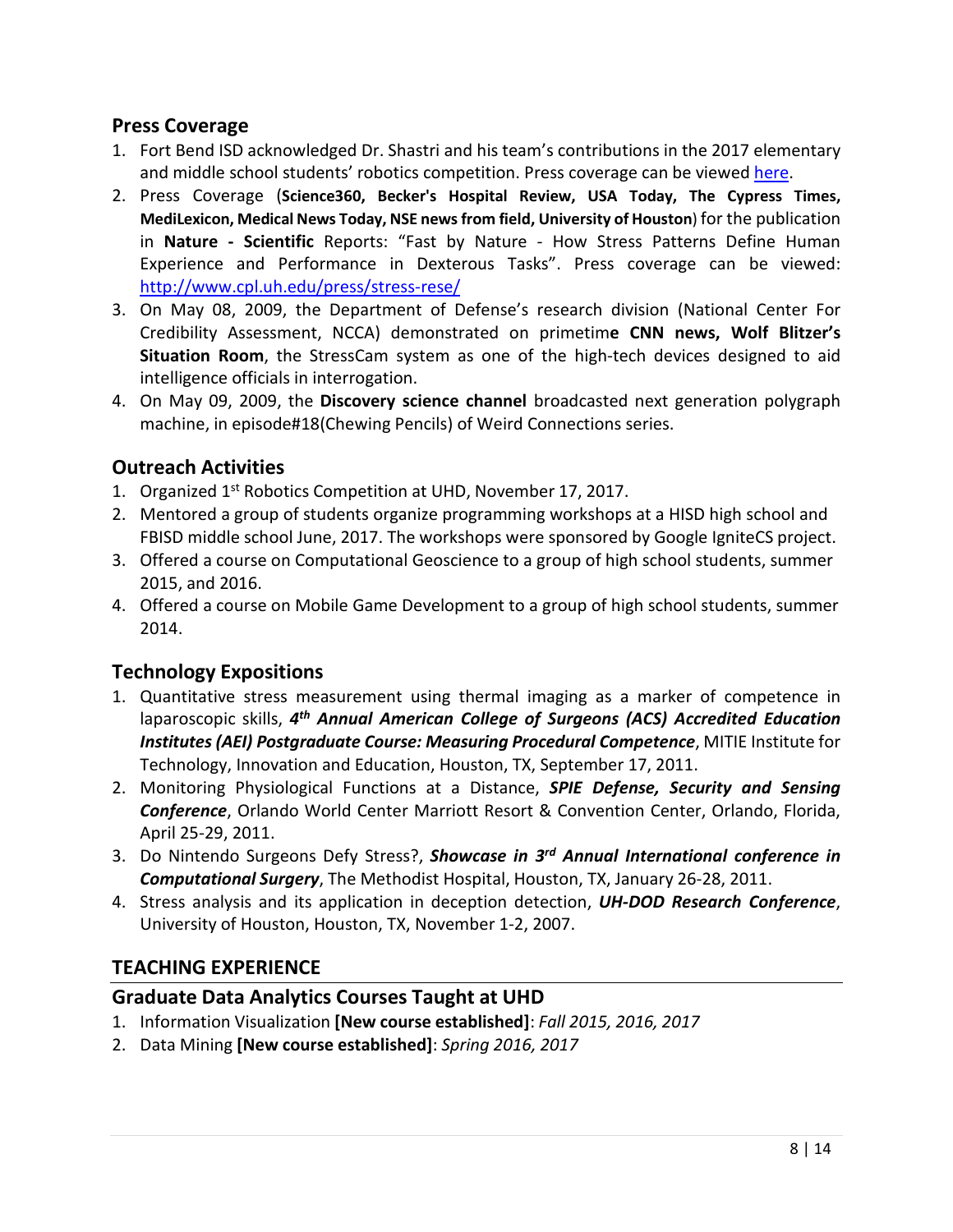# **Graduate Course Taught to the University of Gdansk Students**

3. Information Visualization **[Online course]**: *Fall 2015* 

# **Undergraduate Computer Science Courses Taught at UHD**

- *4.* Computational Geoscience **[New course co-designed]**: *Summer 2015, 2016*
- 5. Information Visualization **[New course developed]**: *Fall 2014*
- 6. Introduction to Data Mining: *Spring 2014*
- 7. Mobile Computing (iOS) [**New course established]**: *Spring 2013, 2014, Summer 2014, Fall 2015, 2016, 2017*
- 8. Mobile Games for High-school Students [**New course module]**: *Summer 2013*
- 9. Principles of Computer Graphics **[Revised the course]**: *Spring 2012, Fall 2013 (OpenGL), Spring 2015, Spring 2016 (WebGL)*
- *10.* Senior Seminar/Ethics for the Information Age **[Revised the course]**: *Spring 2013, Fall 2013- 2014, Spring 2016 - Fall 2017*
- *11.* Data Structures and Algorithms: *Fall 2015 - 2017, Spring 2017*
- 12. Digital Logic: *Spring 2015*
- 13. Introduction to Computer Science with C++: *2011 2016*
- 14. Introduction to Computer Science with Visual Basic: *2011 - 2017*
- 15. Introduction to Computer Technology: *Summer 2012-2013, Fall 2012*

# **Graduate Courses Taught at UH**

- 16. Psychophysiology in HCI **[New course]**: *Spring 2011*
- 17. Computational Psychophysiology **[New course]**: *Spring 2010*

# **RESEARCH MENTOR (64 students)**

### **Master's Thesis Committee Member at UH (5 students) Fall 2013**

 1. Eswar Prasad (**Co-advised**) Topic: Wearable EDA Sensing – A Validation Study

#### **Spring 2012**

 Topic: Order and Learning: Temporal Effects on Cued Attention 2. Joseph Burling (**Department of Psychology**, Committee Member)

# **Spring 2011**

 3. Malcolm Dcosta (**Co-advised**) Topic: Perinasal Signal Extraction and its Applications in Deception Detection

### **Fall 2010**

- 4. Avinash Wesley (**Co-advised**) Topic: Contact-free Stress Monitoring for Users' Divided Attention
- 5. Swati Vaidya (**Co-advised**) Topic: Analysis of Perspiration Responses from Various Body Parts

# **Master's Capstone Project Advisor at UHD (4 students) Spring 2018**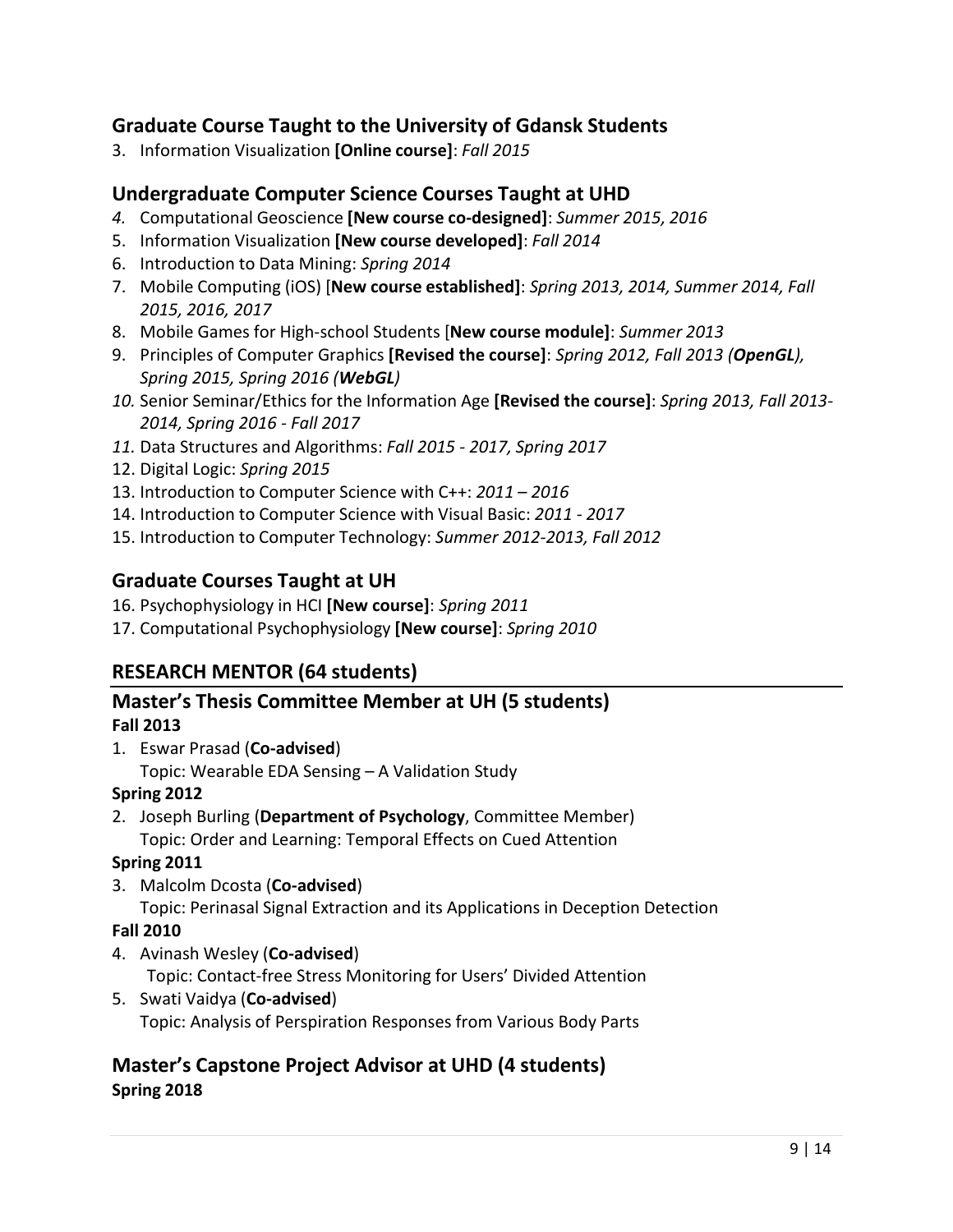- 6. Victor Trejo
	- Topic: E-coli bacteria analysis in Houston Bayous after Hurricane Harvey.

#### **Fall 2017**

- 7. Durga Suryanarayanan
	- Topic: Deep learning for classifying cuisines.

#### **Summer 2017**

- 8. Shantanu Neema Topic: Visual Analytics for eye tracking in conjunction with driving response.
- 9. Neha Dhaliwal Topic: Statistical analysis of eye tracking data and driving behavior

# **Undergraduate Senior Project Mentor at UHD (29 students) Spring 2018**

10. Kevin Abrego

Topic: Study the impact of Supplementary instruction on students' performance.

11. Amee' Stevenson

Topic: Detecting Fake news on social media.

- **Fall 2017**
- 12. Ralph Nichols

Topic: CAKE software for kids to creating art in a mixed virtual and real environment.

#### **Spring 2017**

13. Ismael Almaguer

Topic: Personality Patterns among United States Politicians

14. Carrie Dumit

Topic: Smart Meal App and the Social Comparison Theory

### **Fall 2016**

15. Carla Gonzales

Topic: Study Exercise Coupling Effect for Elliptical Workout

16. Robert Jackson

Topic: Automatically Adjusting Game Difficulty via Elector dermal Readings

### **Spring 2016**

17. Liang Lin

Topic: Short-Term Meditation for Task Concentration

18. Mauro Douohou

Topic: Study of Physiological Responses During Distracted Driving

#### **Fall 2015**

19. Harit Shah

Topic: Drowsy Driving Detection via Physiological Sensors

20. Kishan Patel

Topic: A Single Electrode EEG Sensor Validation for Driving Applications

21. James Perkins

Topic: Kinect-based Gesture Recognition to Aid Deaf Individuals

22. Ngan Do

Topic: Workout Coupling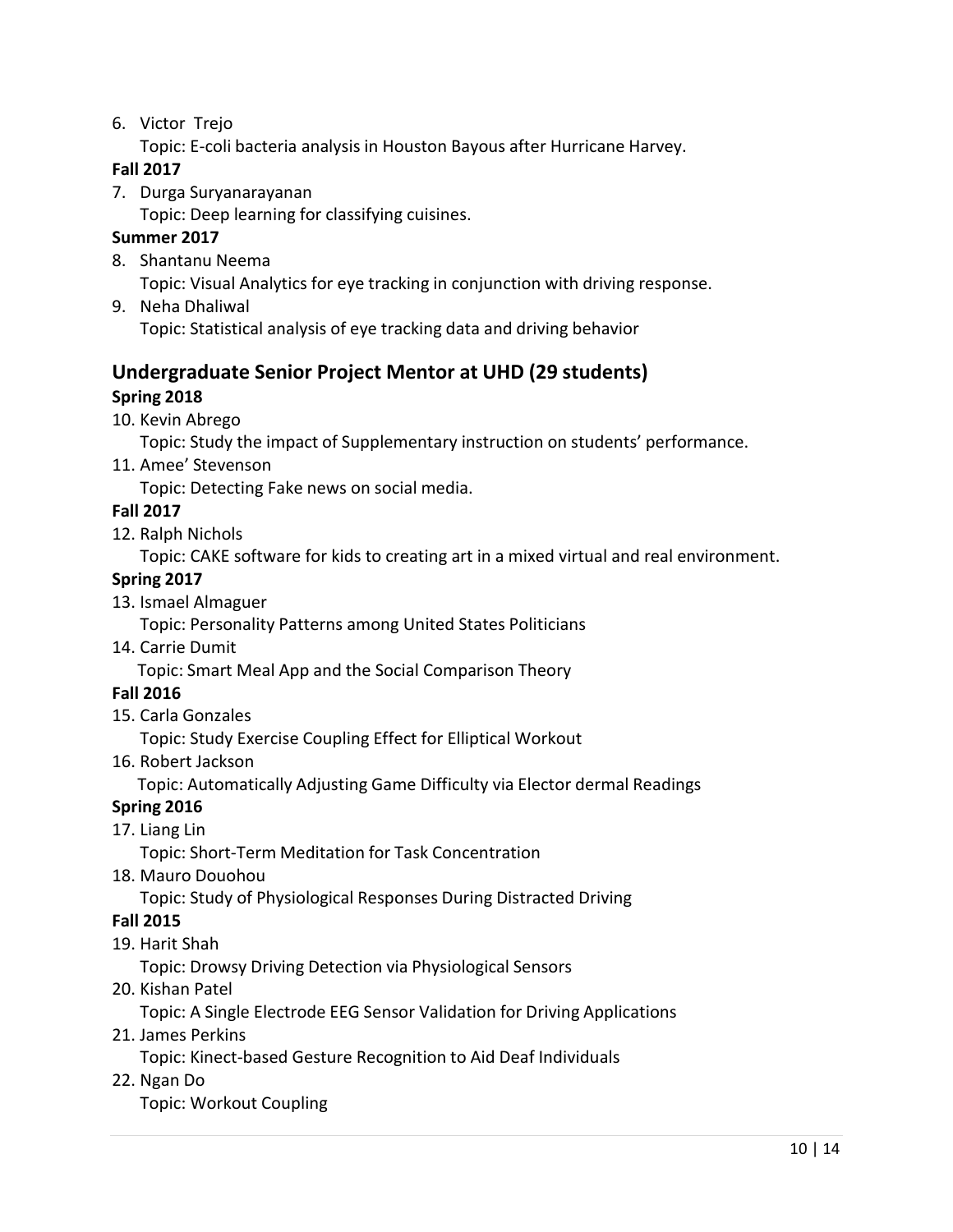23. Deepika Dhadral

Topic: Quantifying Short-term Meditation

#### **Spring 2015**

24. Sudarsan Pandey

Topic: Track UHD shuttles

- 25. Namrata Kshtriya Topic: Role of Meditation in Human Performance
- 26. Richard Lorenzen

Topic: Voice Activated iPhone-based App

#### **Fall 2014**

- 27. Edgar Ramirez (Department of Social Science, UH) Topic: Role of Meditation in Human Performance
- 28. Mervyn Cabio
	- Topic: Predicting Super Bowl Outcomes Using Machine Learning
- 29. Phouc Nguyen Topic: iOS-based Student Course Organizer
- 30. Carlton Attaway Topic: Developing a Brain Game
- 31. Fernando Busto

Topic: Developing an Android-based Vehicle Tracking App

32. Deary Hudson

Topic: Mining Web-based Video Contents for Better User Experience

#### **Spring 2013**

33. Bryan Nafegar

Topic: Developing an Android-based Hunting and Fishing App

#### **Fall 2013**

34. Usman Tamanna

Topic: LiveCommittee – Real-time Web-based tool for C++ Programming Help

35. Latoya Smith

Topic: iOS Based Texas STAAR App for Elementary Students

36. Yves Fernandes

 Mobility Patterns Topic: FitnessBuddy - iOS App for Monitoring Caloric Consumption and Tracking Human

37. Suhagkumar Chauhan

Topic: Android App for Medication Reminder

#### **Spring 2013**

38. Cory Landmark

 Topic: Developing Iteratively Unique Tests for Brain Stimulation and Their Various Applications on the Android Platform

# **Research Projects Mentor/Co-mentor (26 students)**

#### **Summer 2017**

- DOD REU: Noah Simpsons
- CAHSI REU: Daniel Nguyen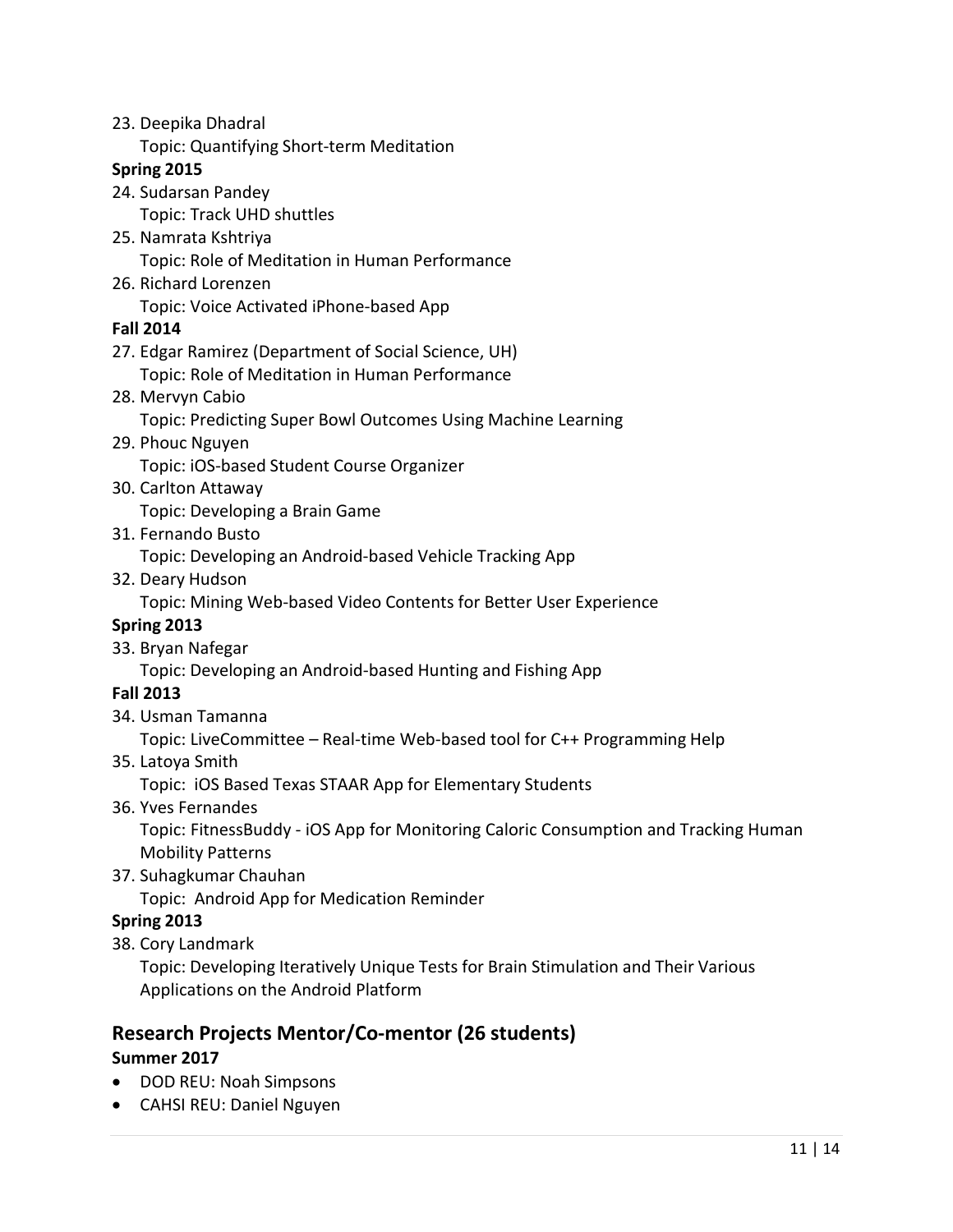#### **Spring 2017**

• CAHSI REU: Amee Stevens, and Eva Ruiz

#### **Summer 2016**

• NSF REU: O'Brian Cox

### **Spring 2016**

- CAHSI REU: O'Brian Cox, and Amee Stevens
- **Fall 2015**
- CAHSI REU: O'Brian Cox, and Dorcas Mbaeri

#### **Summer 2015**

• NSF REU: Alex Turner, and Daniel Pareja

### **Spring 2015**

• CAHSI REU: Kishan Patel, Harit Shah **[Honorable mention at the UTD poster expo]**, Ngan Do, Steve Leon, and Raul Rio

#### **Fall 2014**

• CAHSI REU: Ngan Do, and Harit Shah

#### **Summer 2014**

• NSF REU: Carlton Attway, Phouc Nguyen, Giovanni Molina, and Luc Nguyen

#### **Summer 2013**

- NSF REU: Rebecca Mesich
- NSF REU (UH): Dalene Hart[**Runner up poster award**], and Jeffery Allen

#### **Spring 2013**

• CAHSI REU: Usman Tamanna

### **Summer 2012**

• NSF REU (UH): Aaron Joseph [**Best poster award]** 

### **Summer 2011**

 • NSF REU (UH): Ethan Adkisson [**Best poster award]** and Henry Estepa [**Runner up poster award**]

#### **Summer 2010**

• NSF REU (UH): Robert Pienta [**Best poster award]** 

#### **Summer 2009**

• NSF REU (UH): Ross Buffington [**Runner up**], and Adina Stoica [**Best poster award]** 

### **Summer 2008**

- NSF REU (UH):Adina Stoica [**Best poster award]** , Carlos Abanto
- Ugur Ayan (PhD candidate at Istanbul Kultur University, summer intern, 2008)

### **Summer 2007**

• NSF REU (UH): Jonathan Hancock

# **SERVICE TO ACADEMIC DISCIPLINE**

# **Institutional Services**

### **Committee Chair/Senator**

- 1. Computer Science Faculty Committee, 2016-2017
- 2. Department Senator for the Faculty Senate, 2015 2016
- 3. Secretary, Computer Science Faculty Committee, September 2011 May 2013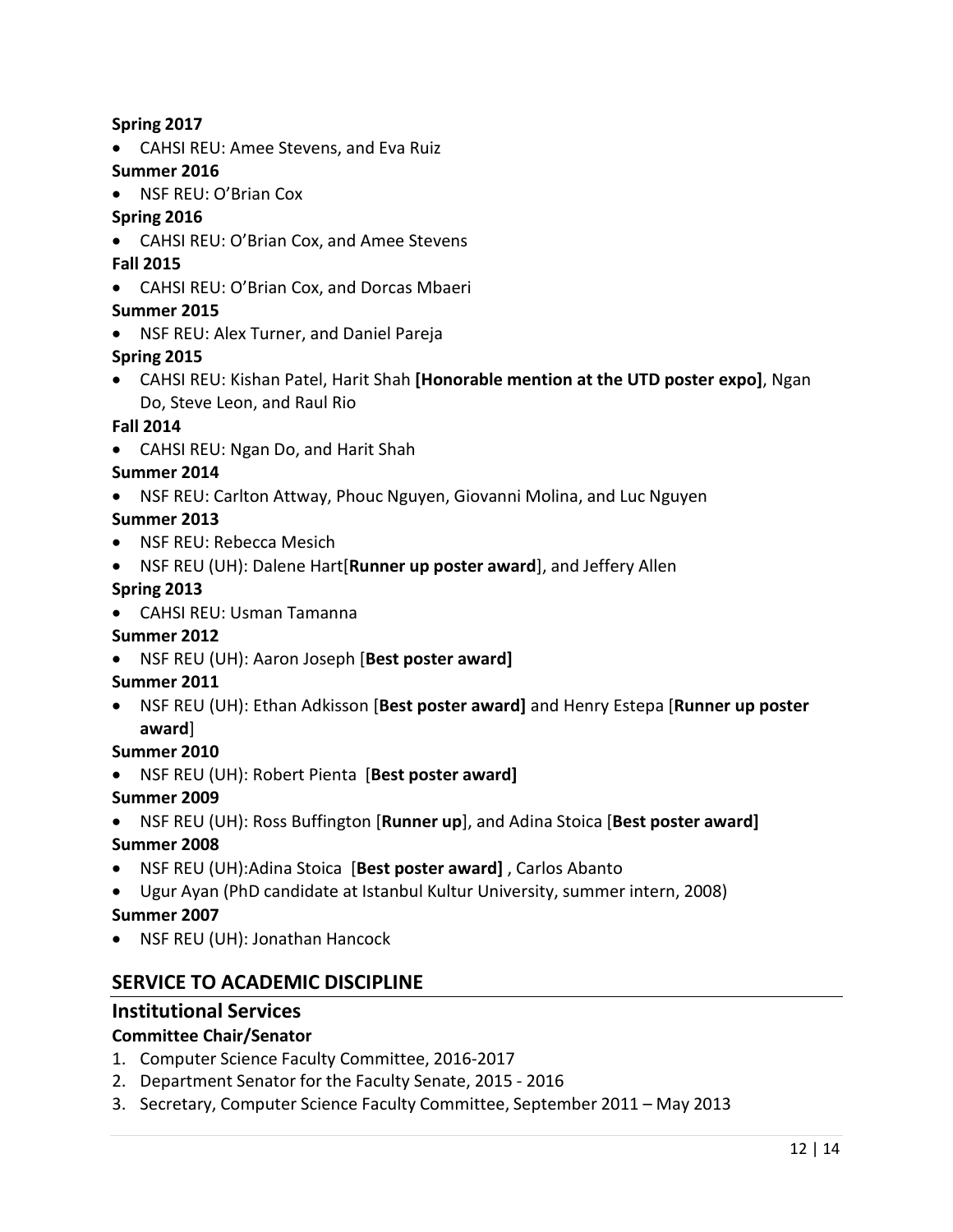#### **Faculty Search Committees**

- 4. Computer Science Faculty Search Committee, 2014 2016
- 5. Statistic Faculty Search Committee, 2015 2017

#### **Graduate Programs**

- 6. Math and Statistics Graduate Programs Committee, 2016-2017
- 7. Data Analytics Master's Degree Program Committee, 2014 2016
- 8. Computer Science Master's Degree Program Committee, 2011 2012
- 9. Data Science Bachelor's Degree Program Committee, 2016-2017

#### **Student-Centric Committees**

- 10. Scholar Academy Faculty Mentor, 2012 2017
- 11. Scholar Academy Advisory Council, 2013 2014
- 12. ACM Student Chapter Faculty Mentor, 2013 2016
- 13. ACM-W Student Chapter Faculty Mentor, 2016 2017

#### **Other Committees**

- 14. Rank and Tenure Committee, 2018-2020
- 15. Course Innovation Subcommittee, 2018-2019
- 16. Faculty Leave Proposals, 2014 2016
- 17. Academic Technology Committee, 2013 2014
- 18. Wellness Committee, 2012 2014

# **Conference Activities**

- Achievement Awards Corporation (HENAAC) Summit, 2017 1. **Lifetime Achievement and Education Committee Member**, Hispanic Engineer National
- 2. **Program Committee Member**, 3rd Technology and Learning Conference at UHD, 2014
- 3. **Demo and Exhibition Chair**, IEEE 5th International Conference on Advanced Video and Signal Based Surveillance (AVSS), 2008

### **Reviewer**

### **Proposals**

- 1. Ad hoc Reviewer, NSF- IIS Smart and Connected Health [NSF 13-543] , 2013
- 2. Faculty Leave Proposals, UHD, Spring 2014, Spring 2015

#### **Journals**

- 3. Journal of the Optical Society of America (2014)
- Springer (2012-2013, 2017) 4. Annals of Biomedical Engineering, The Journal of the Biomedical Engineering Society,
- 5. International Journal of Industrial Ergonomics, Elsevier (2011, 2013)
- 6. Imaging and Vision Computing Journal, Elsevier (2008 2009, 2013)
- 7. Measurement Science and Technology Journal, Institute of Physics (2010 2013)

#### **Conferences**

- 8. The ACM international joint conference on pervasive and ubiquitous computing **UbiComp**  (2017)
- 9. ACM International Conference on Human-Computer Interaction with Mobile Devices and Services - **MobileHCI** (2014)